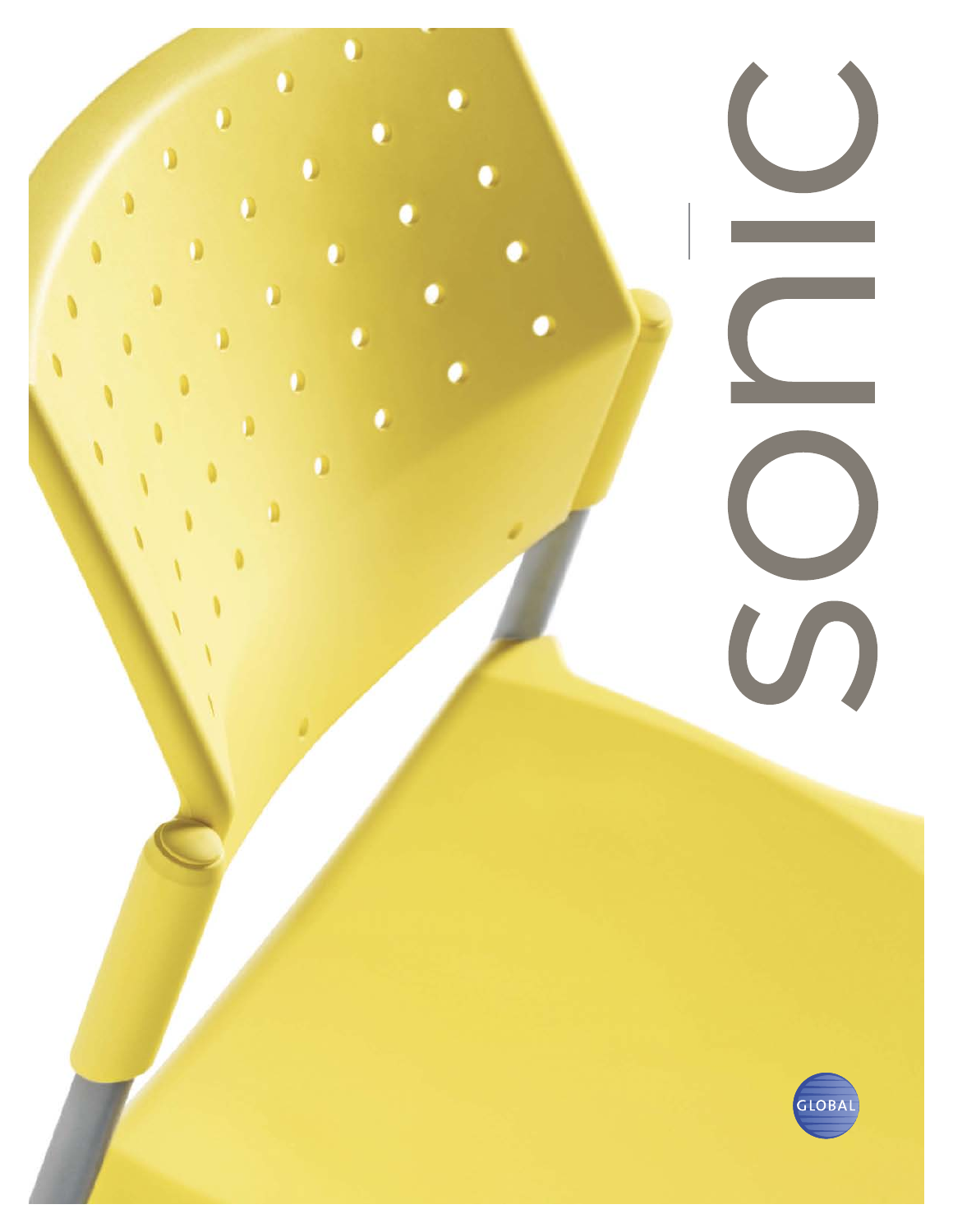### Sonic is a contemporary and affordable stacking chair



**Sonic offers exceptional value** in a contemporary seating series. A wide range of models suits a variety of interior applications including: meeting rooms, offices, reception areas, cafeterias, waiting rooms and lecture halls. Sonic's versatility is endless.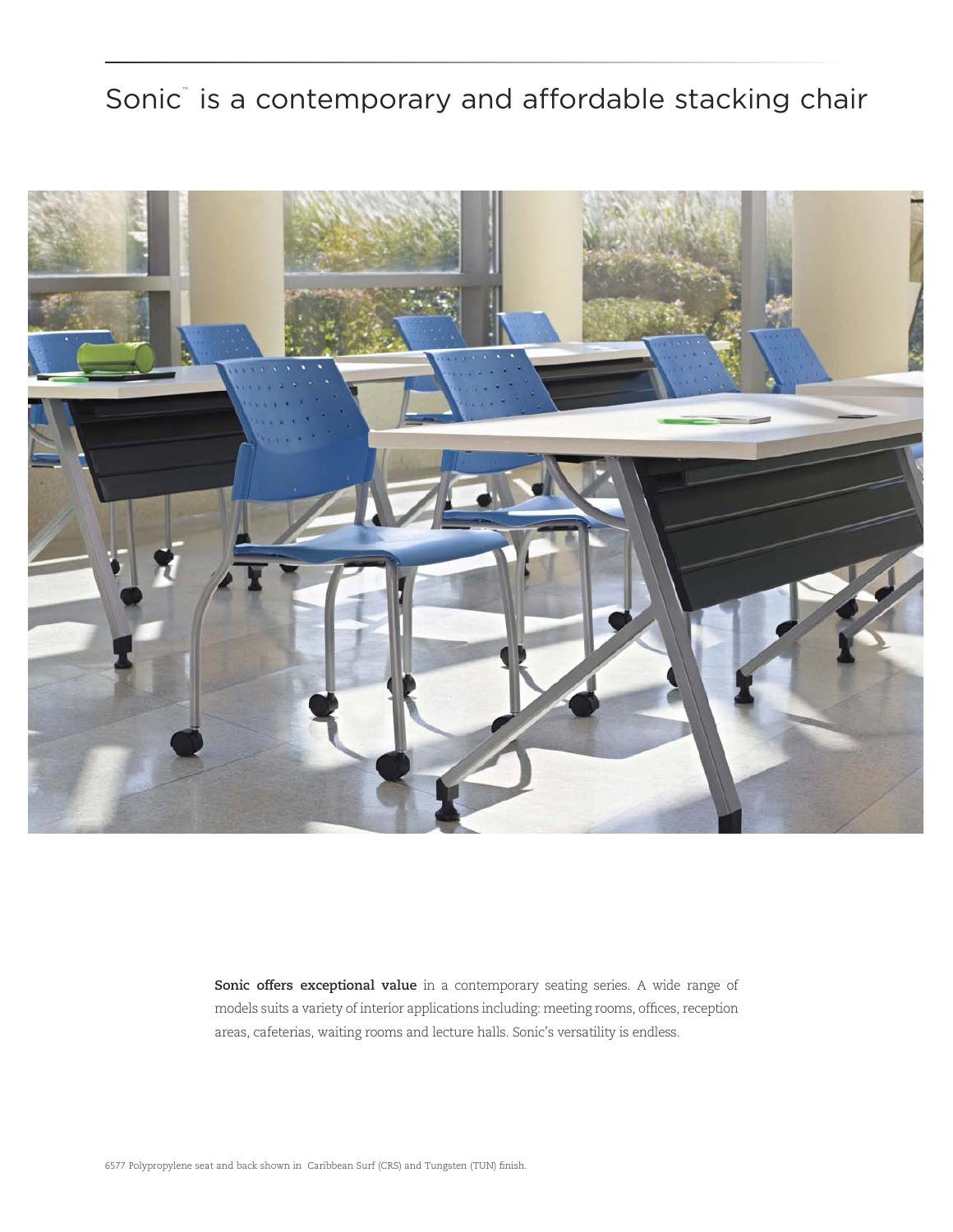

6508WS shown in Caribbean Surf (CRS). 6513WS shown in Caribbean Surf (CRS).





6509WS shown in in Caribbean Surf (CRS) and Allante, White (A48E).



6514WS shown in in Caribbean Surf (CRS) and Allante, White (A48E).



6524WS shown in in Caribbean Surf (CRS) and Allante, White (A48E).



6515WS shown in in Caribbean Surf (CRS) and Allante, White (A48E).

**The series** is offered with or without arms, with casters, with sled base, with a mesh back, as a task chair, as a bar height stool, with left or right tablet arms and in a beam seating configuration. Sonic's molded seat and back are strong, durable, easy to clean and available in 10 colors. Frame finishes are standard in Chrome and optional in Black or Tungsten.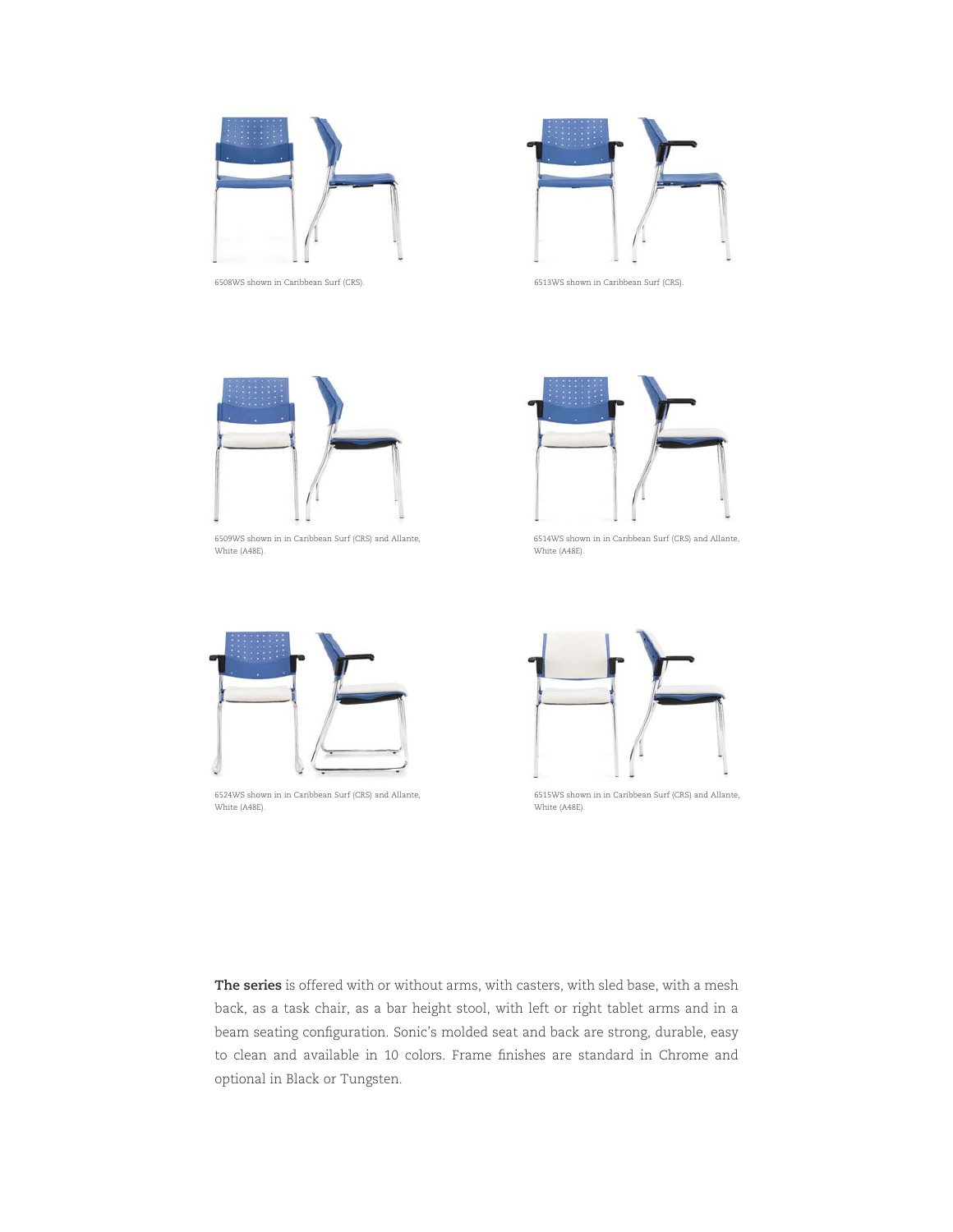



6508WS(MB) shown in Caribbean Surf (CRS). 6574 shown in Caribbean Surf (CRS) and Allante, White (A48E).



6509WS(MB) shown in in Caribbean Surf (CRS) and Allante, White (A48E).



6568 shown in in Caribbean Surf (CRS) and Allante, White (A48E).



6514TRWS shown in in Caribbean Surf (CRS) and Allante, White (A48E).



6569 shown in in Caribbean Surf (CRS) and Allante, White (A48E).



6559 shown in in Caribbean Surf (CRS) and Allante, White (A48E).



Sonic chairs can stack 5 high on floor or 10 high on Sonic's dolly (6517WS).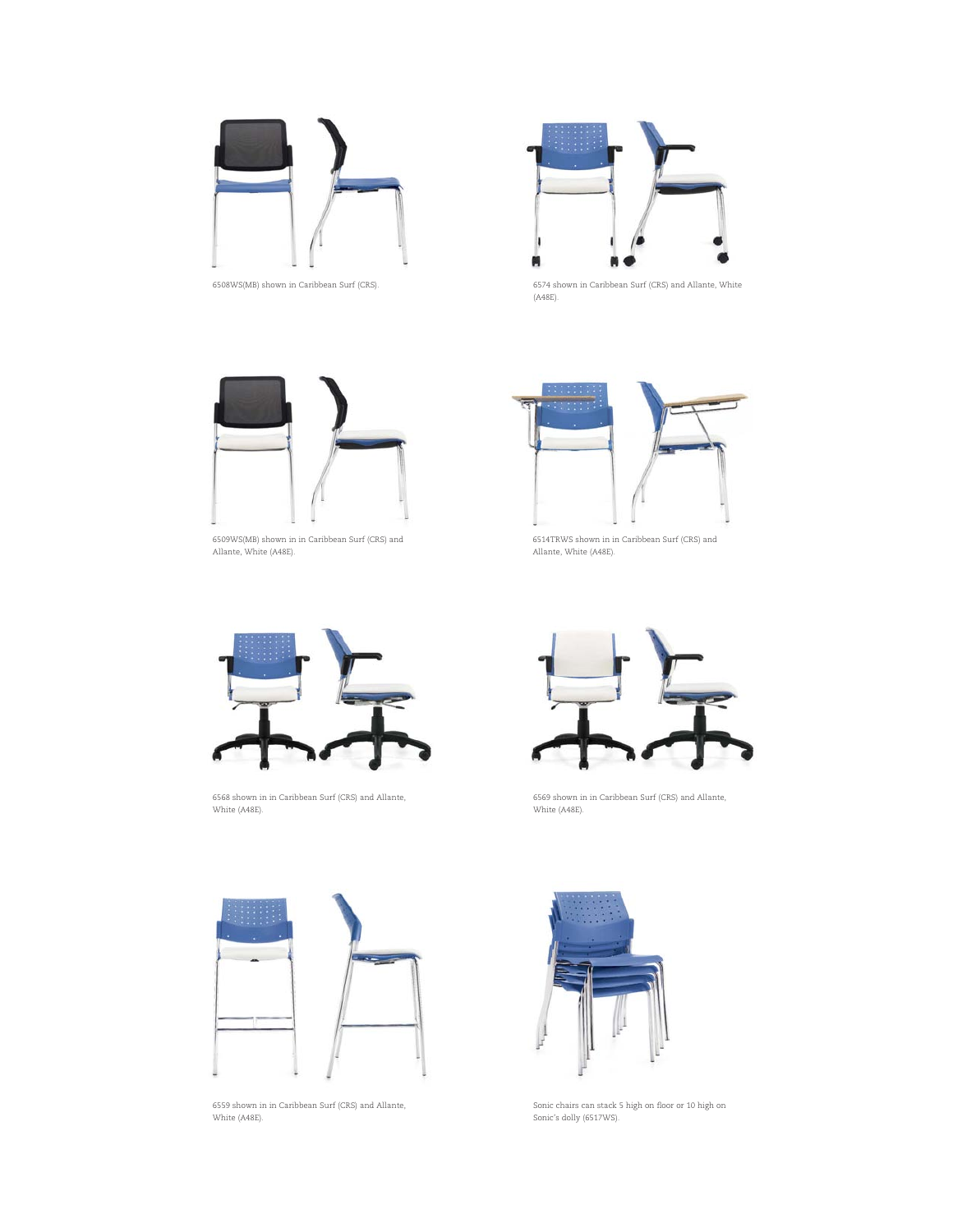

#### Sonic Beam - Seat and back options



Polypropylene seat and back



Upholstered seat with<br>polypropylene back



Upholstered seat and back

**Sonic beam is an affordable and efficient** seating solution to furnish public spaces or reception areas. It's available in multiple lengths to accommodate any seating configuration. Seat and table modules can be placed in any order along the beam. Upholstered seat and back inserts are replaceable for easy maintenance.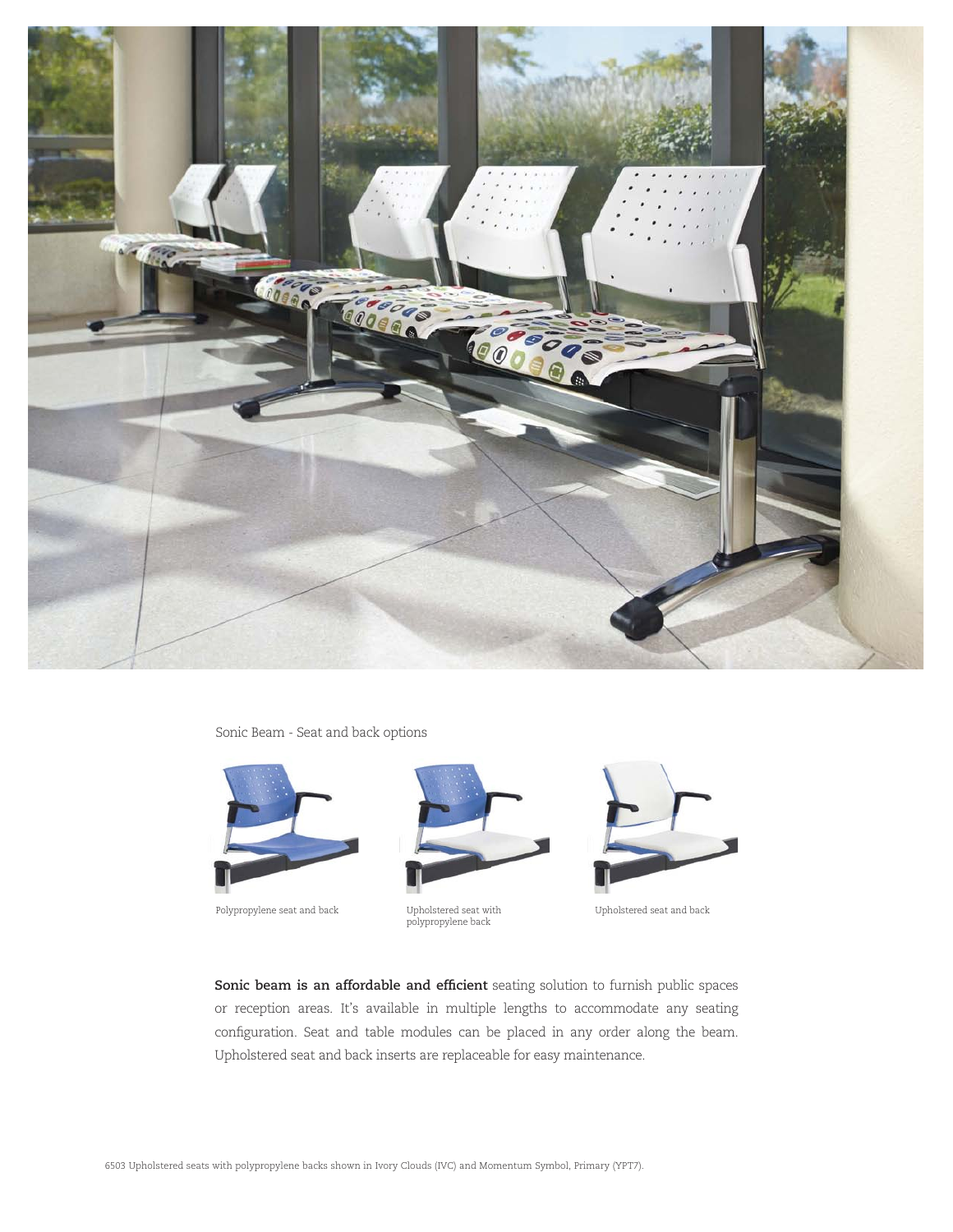# Shell colors









Chrome (CHM)

### Frame colors **Casters** and glides





Tungsten (TUN) Optional opaque non marking glides - NC

#### Tablet



Tablet lifts to 90 degrees for easy access



Wood laminate tablet - available in five finishes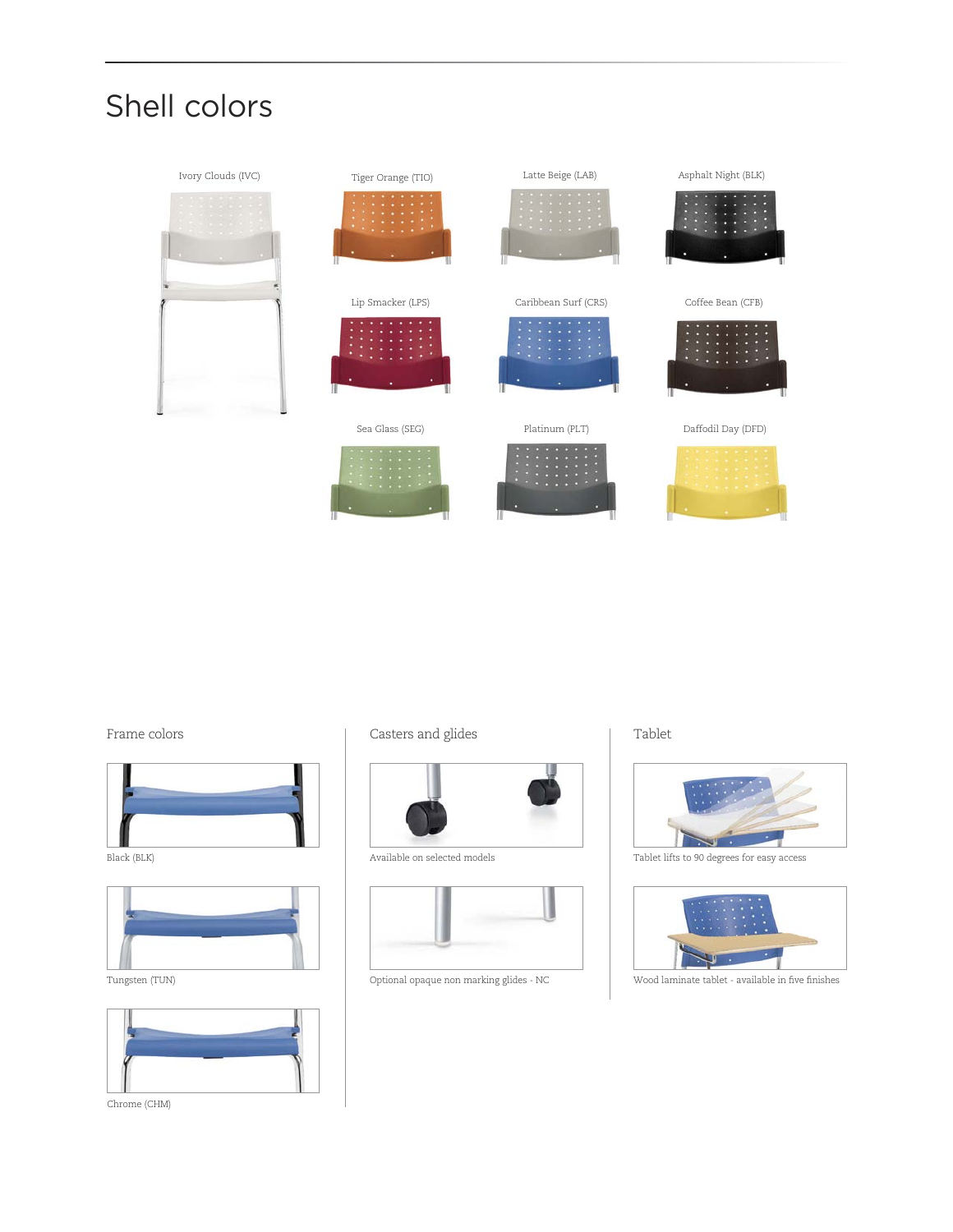# Sonic Models

| Description |                                                                                                |             |             | <b>Dimensions</b> | Seat         | Description |                                                       |
|-------------|------------------------------------------------------------------------------------------------|-------------|-------------|-------------------|--------------|-------------|-------------------------------------------------------|
|             |                                                                                                | W<br>IN     | D<br>IN     | Н<br>IN           | Height<br>IN |             |                                                       |
|             |                                                                                                | mm          | mm          | mm                | mm           |             |                                                       |
|             | 6508WS<br>Armless Stacking Chair<br>with polypropylene seat<br>and back                        | 21.5<br>546 | 23<br>584   | 33<br>838         | 18<br>457    |             | 6521WS<br>Armless S<br>with sled<br>upholster<br>back |
|             | 6509WS<br>Armless Stacking Chair<br>with upholstered seat and<br>polypropylene back            | 21.5<br>546 | 23<br>584   | 33<br>838         | 18.5<br>470  |             | 6523WS<br>Stacking /<br>sled base,<br>seat and b      |
|             | 6511WS<br>Armless Stacking Chair<br>with upholstered seat<br>and back                          | 21.5<br>546 | 23<br>584   | 34<br>864         | 18.5<br>470  |             | 6524WS<br>Stacking /<br>sled base,<br>and polyp       |
|             | 6513WS<br>Stacking Armchair with<br>polypropylene seat and<br>back                             | 23<br>584   | 23<br>584   | 33<br>838         | 18<br>457    |             | 6525WS<br>Stacking /<br>sled base.<br>and back        |
|             | 6514WS<br>Stacking Armchair with<br>upholstered seat and<br>polypropylene back                 | 23<br>584   | 23<br>584   | 33<br>838         | 18.5<br>470  |             | 6558<br>Armless B<br>with polyp<br>and back           |
| J,          | 6515WS<br>Stacking Armchair with<br>upholstered seat and back                                  | 23<br>584   | 23<br>584   | 34<br>864         | 18.5<br>470  |             | 6559<br>Armless B<br>with upho<br>polypropy           |
|             | 6518WS<br>Armless Stacking Chair<br>with sled base,<br>polypropylene seat and<br>back          | 22<br>559   | 22.5<br>572 | 32.5<br>826       | 17<br>432    |             | 6561<br>Armless B<br>with upho<br>and back            |
|             | 6519WS<br>Armless Stacking Chair with<br>sled base, upholstered seat<br>and polypropylene back | 22<br>559   | 22.5<br>572 | 32.5<br>826       | 17.5<br>445  |             | 6563<br>Bar Heigh<br>arms, pol<br>and back            |

| otion |                                                                           | W         | D           | Dimensions<br>Н | Seat<br>Height |
|-------|---------------------------------------------------------------------------|-----------|-------------|-----------------|----------------|
|       |                                                                           | IN        | IN          | IN              | IN             |
|       | 6521WS                                                                    | mm        | mm          | mm              | mm             |
|       | Armless Stacking Chair<br>with sled base.<br>upholstered seat and<br>back | 22<br>559 | 22.5<br>572 | 33<br>838       | 17.5<br>445    |

| Stacking Armchair with                    | 23  | 22 5 | 325 | 17  |
|-------------------------------------------|-----|------|-----|-----|
| sled base, polypropylene<br>seat and back | 584 | 572  | 826 | 432 |
|                                           |     |      |     |     |

| 6524WS                      |     |      |      |      |
|-----------------------------|-----|------|------|------|
| Stacking Armchair with      | クス  | 22 5 | 32.5 | 17.5 |
| sled base, upholstered seat | 584 | 572  | 826  | 445  |
| and polypropylene back      |     |      |      |      |

| 23  | 22.5 | 33  | 17.5 |
|-----|------|-----|------|
| 584 | 572  | 838 | 445  |
|     |      |     |      |

| 6558                     |     |     |      |  |
|--------------------------|-----|-----|------|--|
| Armless Bar Height Stool | つつ  |     |      |  |
| with polypropylene seat  | 559 | 584 | 1067 |  |
| and back                 |     |     |      |  |

Armless Bar Height Stool with upholstered seat and polypropylene back 22 23 42 28.5 559 584 1067 724

s Bar Height Stool pholstered seat ck 22 23 42.5 28.5 1080

Bar Height Stool with arms, polypropylene seat and back

| ıt Stool with    | 23  | クス  | 42   | 28  |
|------------------|-----|-----|------|-----|
| lypropylene seat | 584 | 584 | 1067 | 711 |
|                  |     |     |      |     |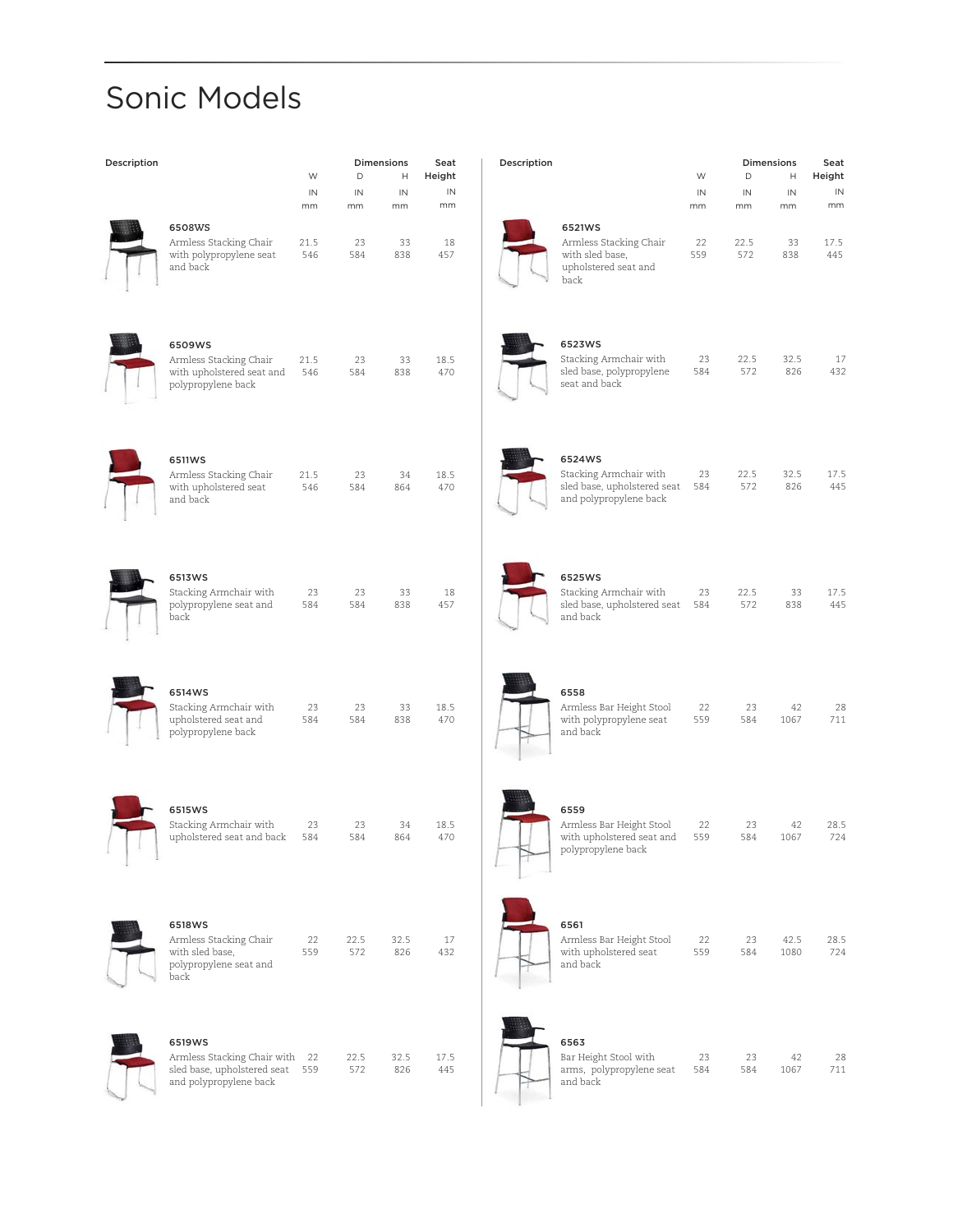# Sonic Models

| Description |                                            |           |             | Dimensions  | Seat      | Description |
|-------------|--------------------------------------------|-----------|-------------|-------------|-----------|-------------|
|             |                                            | W         | D           | Н           | Height    |             |
|             |                                            | IN        | IN          | IN          | IN        |             |
|             |                                            | mm        | mm          | mm          | mm        |             |
|             | 6564                                       |           |             |             |           |             |
|             | Bar Height Stool with                      | 23        | 23          | 42.5        | 28.5      |             |
|             | arms, upholstered seat                     | 584       | 584         | 1080        | 724       |             |
|             | with polypropylene back                    |           |             |             |           |             |
|             |                                            |           |             |             |           |             |
|             |                                            |           |             |             |           |             |
|             |                                            |           |             |             |           |             |
|             |                                            |           |             |             |           |             |
|             | 6565                                       |           |             |             |           |             |
|             | Bar Height Stool with                      | 23        | 23          | 42.5        | 28.5      |             |
|             | arms, upholstered seat<br>and back         | 584       | 584         | 1080        | 724       |             |
|             |                                            |           |             |             |           |             |
|             |                                            |           |             |             |           |             |
|             |                                            |           |             |             |           |             |
|             |                                            |           |             |             |           |             |
|             | 6573                                       |           |             |             |           |             |
|             | Armchair with casters,                     | 23        | 21          | 32          | 17.5      |             |
|             | polypropylene seat and                     | 584       | 533         | 813         | 445       |             |
|             | back                                       |           |             |             |           |             |
|             |                                            |           |             |             |           |             |
|             |                                            |           |             |             |           |             |
|             |                                            |           |             |             |           |             |
|             |                                            |           |             |             |           |             |
|             | 6574                                       |           |             |             |           |             |
|             | Armchair with casters,                     | 23        | 21.5        | 32          | 18        |             |
|             | upholstered seat and                       | 584       | 546         | 813         | 457       |             |
|             | polypropylene back                         |           |             |             |           |             |
|             |                                            |           |             |             |           |             |
|             |                                            |           |             |             |           |             |
|             |                                            |           |             |             |           |             |
|             |                                            |           |             |             |           |             |
|             | 6575                                       |           |             |             |           |             |
|             | Armchair with casters,                     | 23<br>584 | 21.5<br>546 | 32.5<br>826 | 18<br>457 |             |
|             | upholstered seat and back                  |           |             |             |           |             |
|             |                                            |           |             |             |           |             |
|             |                                            |           |             |             |           |             |
|             |                                            |           |             |             |           |             |
|             |                                            |           |             |             |           |             |
|             | 6577                                       |           |             |             |           |             |
|             | Armless chair with                         | 21        | 21          | 33          | 17.5      |             |
|             | casters, polypropylene                     | 533       | 533         | 838         | 445       |             |
|             | seat and back                              |           |             |             |           |             |
|             |                                            |           |             |             |           |             |
|             |                                            |           |             |             |           |             |
|             |                                            |           |             |             |           |             |
|             |                                            |           |             |             |           |             |
|             | 6578                                       |           |             |             |           |             |
|             | Armless chair with casters,                | 21        | 21.5        | 33          | 18        |             |
|             | upholstered seat and<br>polypropylene back | 533       | 546         | 838         | 457       |             |
|             |                                            |           |             |             |           |             |
|             |                                            |           |             |             |           |             |
|             |                                            |           |             |             |           |             |
|             |                                            |           |             |             |           |             |
|             |                                            |           |             |             |           |             |
|             | 6579<br>Armless chair with casters,        |           |             |             |           |             |
|             | upholstered seat and back                  | 21<br>533 | 21.5<br>546 | 32.5<br>826 | 18<br>457 |             |
|             |                                            |           |             |             |           |             |
|             |                                            |           |             |             |           |             |
|             |                                            |           |             |             |           |             |

| Description |                                                                                   |              |             | <b>Dimensions</b> | Seat      |
|-------------|-----------------------------------------------------------------------------------|--------------|-------------|-------------------|-----------|
|             |                                                                                   | W            | D           | н                 | Height    |
|             |                                                                                   | IN           | IN          | IN                | IN        |
|             |                                                                                   | mm           | mm          | mm                | mm        |
|             | 6508TRWS<br>Armless chair with right<br>tablet arm polypropylene<br>seat and back | 24.75<br>629 | 26.5<br>673 | 32.5<br>826       | 18<br>457 |
|             |                                                                                   |              |             |                   |           |



| 6509TRWS                                         |       |      |     |     |
|--------------------------------------------------|-------|------|-----|-----|
| Armless chair with right                         | 24.75 | 26.5 | 325 | 185 |
| tablet arm upholstered<br>seat and polypropylene | 629   | 673  | 826 | 470 |
| back                                             |       |      |     |     |



| 6511TRWS                                                            |              |             |             |             |
|---------------------------------------------------------------------|--------------|-------------|-------------|-------------|
| Armless chair with right<br>tablet arm upholstered<br>seat and back | 24.75<br>629 | 26.5<br>673 | 32.5<br>826 | 18.5<br>470 |

| 6  |
|----|
| Aı |
| ar |
| ar |
|    |

| 6513TRWS                           |     |      |     |     |
|------------------------------------|-----|------|-----|-----|
| Armchair with right tablet         | 25  | 26.5 | 325 | 18  |
| arm polypropylene seat<br>and back | 635 | 673  | 826 | 457 |



| 6514TRWS                                       |     |      |     |     |
|------------------------------------------------|-----|------|-----|-----|
| Armchair with right tablet                     | 25  | 26.5 | 325 | 185 |
| arm upholstered seat and<br>polypropylene back | 635 | 673  | 826 | 470 |



| 6515TRWS                   |    |      |      |
|----------------------------|----|------|------|
| Armchair with right tablet | 25 | 26.5 | 32.5 |
|                            |    |      |      |

| Armchair with right tablet |     | 26.5 | -32.5 | 18.5 |
|----------------------------|-----|------|-------|------|
| arm upholstered seat and   | 635 | 673  | 826   | 470  |
| back                       |     |      |       |      |



**6567** Task chair with arms, polypropylene seat and back 23 20.5 32.5 15.5-20.5 584 521 826 394-521



| 6568                  |     |  |
|-----------------------|-----|--|
| Task chair with arms. | 23  |  |
| upholstered seat and  | 584 |  |
| polypropylene back    |     |  |

| irms, | 23  | 20.5 | 32.5 | 16-21       |
|-------|-----|------|------|-------------|
| and   | 584 | 521  |      | 826 406-533 |
|       |     |      |      |             |